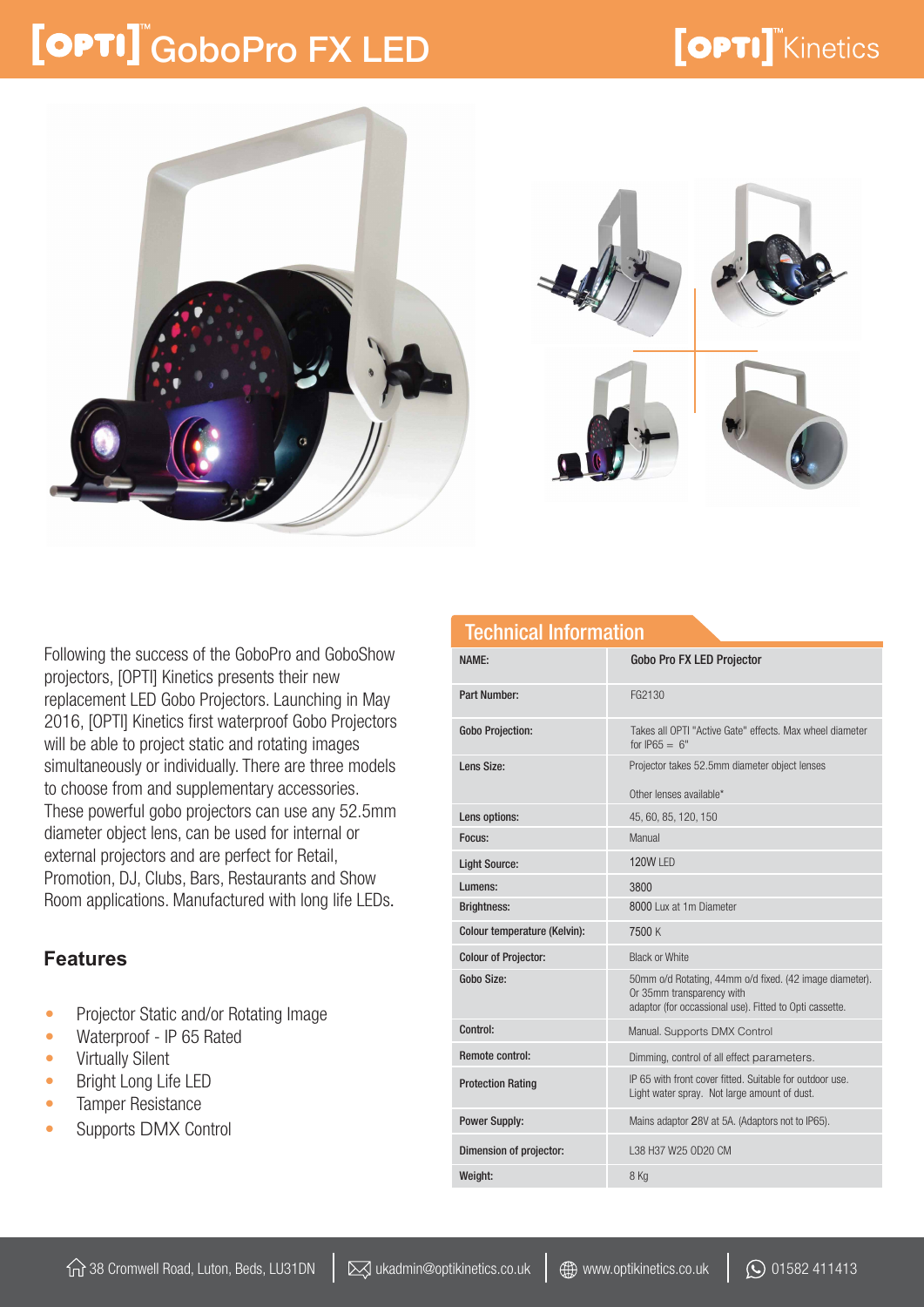# [OPTI] GoboPro FX LED

### **Projection Distance**



#### **Projection Distance**



**Ratio for Distance 1,4:1 (Image Size - 60mm Lens) The Object Diameter is 42mm no other light sources nearby**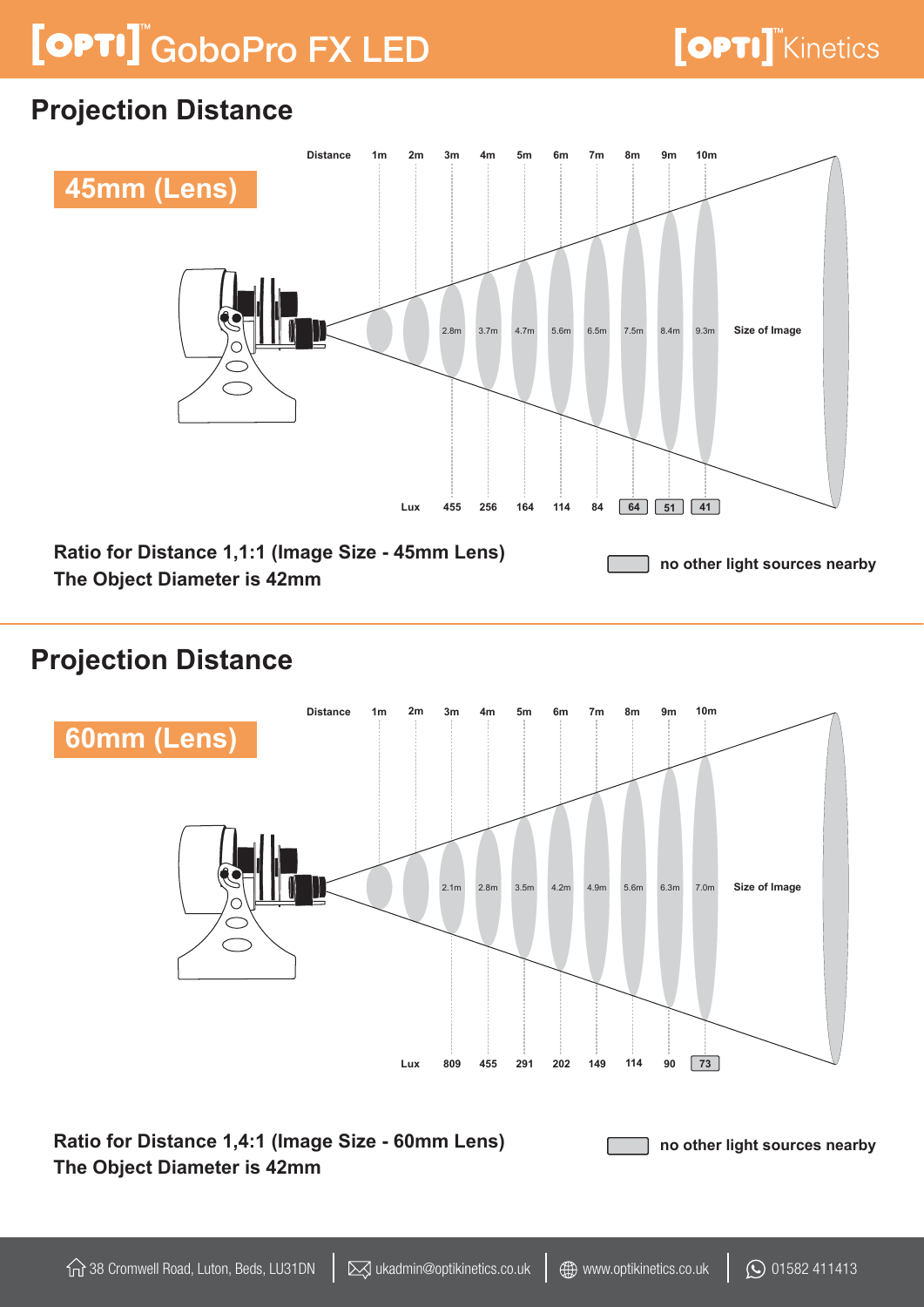# [OPTI] GoboPro FX LED

### **Projection Distance**



**Ratio for Distance 2:1 (Image Size - 85mm Lens) The Object Diameter is 42mm** 

### **Projection Distance**



**Ratio for Distance 2,9:1 (Image Size - 120mm Lens) The Object Diameter is 42mm**